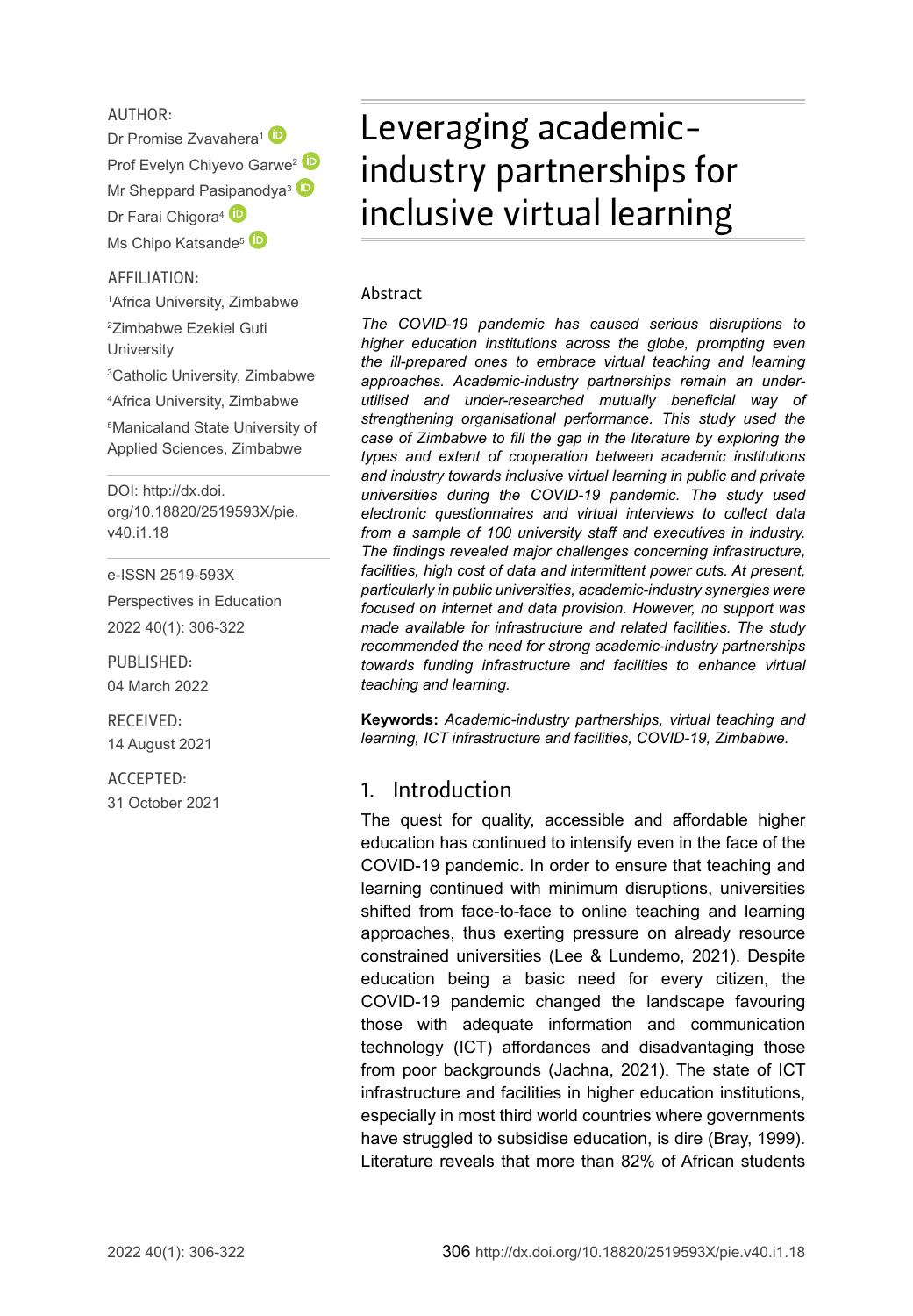did not have access to the internet in sub-Saharan Africa, thus, frustrating the realisation of inclusive and equitable quality education during the COVID-19 pandemic (Nakweya, 2021). However, in most developed countries, learners have access to the internet and digital devices at an early age in their homes, thus making it much easier to embrace online learning (Livingstone *et al*., 2011). Academic-industry collaboration systems are significantly different between developed and developing countries (Wijesinghe, Hansson & Peiris, 2018).

Virtual modes of study rely on the use of ICT online systems and devices. In order for online teaching and learning to be successful, universities must put in place the necessary policies, infrastructure (e.g. computer hardware and software), facilities (e.g. electricity, internet services) and strategies (Chanyagorn & Kungwannarongkun, 2011). Lecturers and students also require devices such as laptops, tablets, smartphones and earphones to be able to participate in virtual learning (Darko-Adjei, 2019). Albeit to varying extents, the universities across the globe that have gone virtual still face challenges regarding the availability of ICT infrastructure, facilities and financing, thus depriving students equal access to quality education (Mgaiwa & Poncian, 2016).

ICT preparedness on the part of the institution, lecturers and students is very low in African universities (Pillay & Erasmus, 2017) including Zimbabwe (Zvavahera & Masimba, 2019). Most institutions have put in place policies for lecturers and students to "bring their own device" through a BYOD policy and support those without through a purchase your own device initiative for use in teaching and learning. However, although these devices are almost ubiquitous across the globe, appropriate devices with the right specifications are generally out of reach due to the high costs (Chitanana, 2012). These challenges have been further exacerbated by the widespread and whole-hearted adoption of virtual teaching and learning by universities in response to the COVID-19 pandemic as a way of observing physical distancing requirements.

Research has shown that academic-industry partnerships play a key role in creating synergies that provide additional resources to support universities and to promote innovation and technology transfer (Guimon, 2013). These mutually beneficial partnerships are premised on the interchange between the academic, innovation and research capacities of universities and the resource endowments of industry (Rasiah & Chandran, 2009). There is limited literature on studies that provide a comprehensive picture of how higher education institutions (HEIs) have developed, strengthened and managed synergetic partnerships with industry at national level to rollout inclusive online learning in the COVID-19 era. This study used the case of Zimbabwe to investigate the status, initiatives, support and challenges regarding academic-industry partnerships to enhance virtual teaching and learning in public and private universities to create equitable, affordable, inclusive and quality education during the COVID-19 pandemic and proposes further areas of cooperation during and post-COVID-19.

The specific objectives of the study were:

- to understand the extent to which public and private universities were prepared for ICT and online teaching and learning in Zimbabwe during the COVID-19 pandemic;
- to evaluate academic-industry partnerships aimed at enhancing virtual teaching and learning during COVID-19; and
- to propose further areas of cooperation with industry during and post-COVID-19.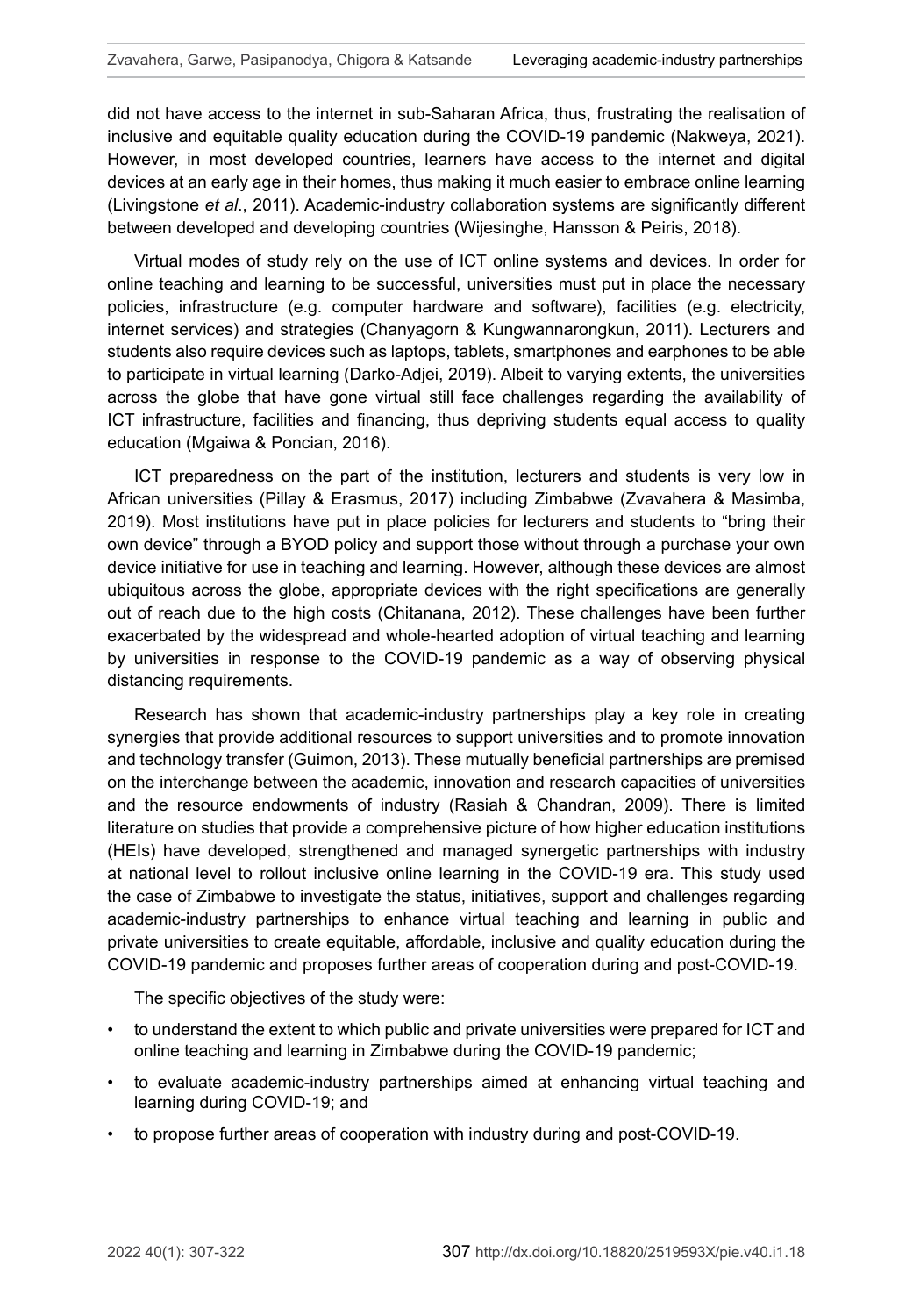The article is structured as follows: Section 2 provides a synopsis of academia-industry partnerships in higher education institutions in Africa and in Zimbabwe as guided by existing literature indicating the paucity of literature in this important field; Section 3 outlines the methodology of the study; Section 4 presents the findings and discussion of the study in accordance with the research questions; Section 5 presents recommendations on areas for further cooperation. Finally, Section 6 provides the conclusions of the study and implications for future research.

## 2. Academia-partnerships in African higher education institutions

The inclusive, equitable and sustainable implementation of online learning by African universities can be enhanced by collaborations between universities and industry. A scoping study of academic-industry partnerships in Nigeria by Ssebuwufu, Ludwick and Beland (2012) revealed that although great potential exists in this area, only a few higher education institutions have reaped significant gains through academic-industry partnerships. Egypt and South Africa are examples of African countries that have strong academic-industry partnerships (Odeleye, 2012). Partnerships have the capacity to uplift the quality of higher education and collaborations in the pertaining environment (Boye & Mannan, 2014; Odeleye, 2012). The concept of academic-industry partnerships in higher education is not new (Mishra & Krishna, 2014). It refers to mutual agreements between academia and industry motivated by several factors inclusive of research, innovation, capacity development for staff and students, infrastructure, sharing expertise and financial support. This study focused on partnerships in internet facilities, ICT and energy infrastructure and other online learning affordances. These are critical for virtual teaching and learning during the COVID-19 pandemic. In this study, ICT infrastructure refers to networks, devices, protocols and processes that are related to information technology or the telecommunications field to enable communication. Related to ICT, infrastructure is energy infrastructure that refers to alternative (off-grid) sources of power such as solar, generators, power banks and invertors among others. Finally, industry refers to private business organisations that provide ICT infrastructure and related facilities (Egoeze, Akman & Colomo-Palacios, 2014).

Barriers to forging successful academic-industry partnerships include the absence of agency to broker partnerships, for instance lack of government commitment; lack of awareness on the value of these partnerships on the part of universities and industry; limited mutually beneficial opportunities and conflicting policies and regulations and philosophies. Policy implementation frameworks in the areas of cooperation, funding, support, communication and conflict resolution strategies should underpin effective and sustainable academic-industry partnerships (Awasthy, *et al,* 2018; Seke, 2020).

In an exemplary show of agency at continental level, the Association of African Universities (AAU) in partnership with [eLearnAfricaLMS](https://www.elearnafricalms.com/) launched [AAU-eLearnAfricaLMS](https://www.elearnafricalms.com/) to provide affordable data to students and academics during the COVID-19 pandemic in African universities [\(Kigotho,](https://www.universityworldnews.com/fullsearch.php?mode=search&writer=Wachira+Kigotho) 2021). This was in response to the request by African universities through the AAU for digital and energy infrastructure, affordable high-speed internet access, smart devices and data for academics and students to maximise virtual learning during the COVID-19 period. In order to complement the AAU efforts towards enhancing virtual teaching and learning, African governments are urged to play their role by creating a conducive environment to promote the same cause.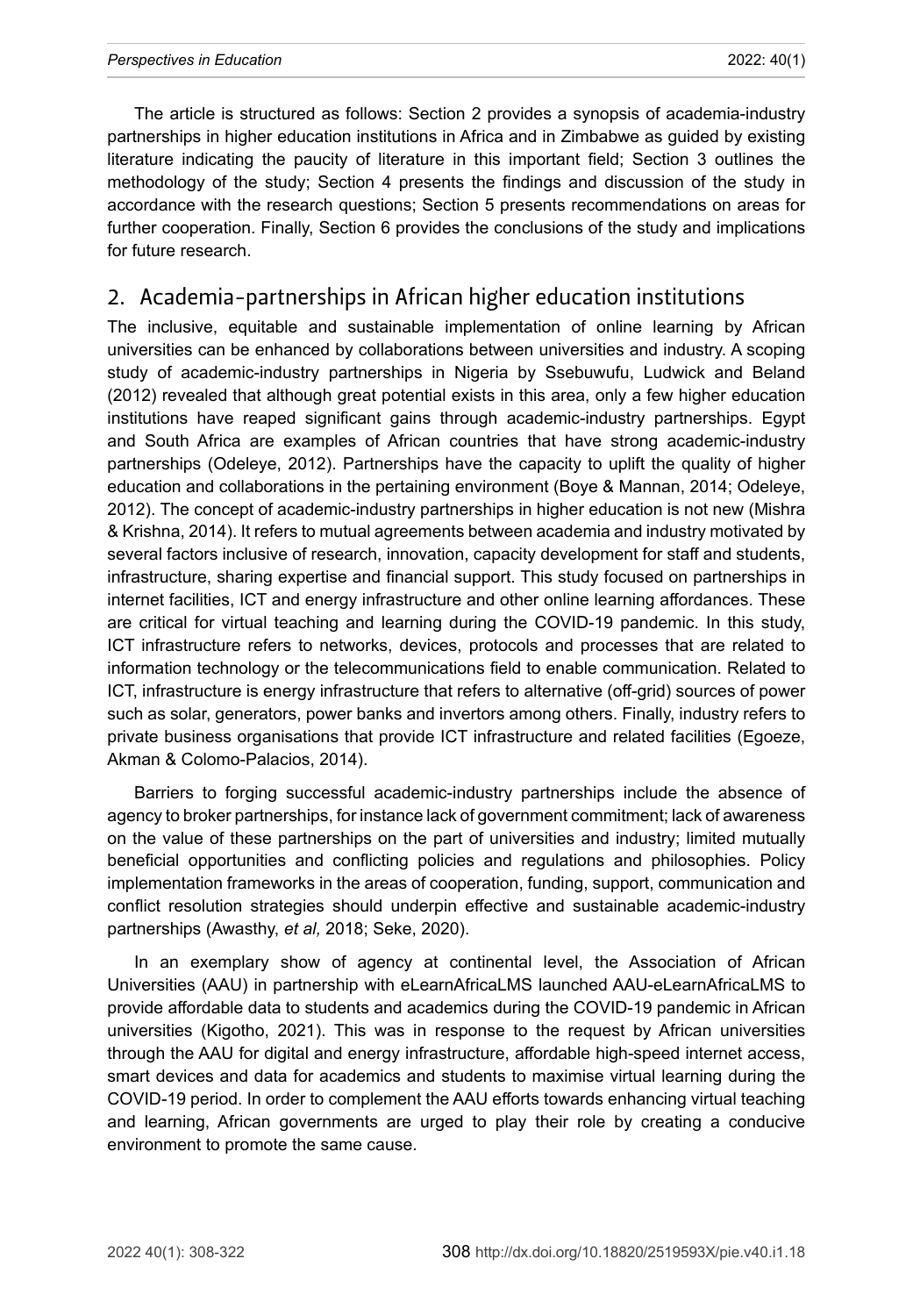# 2.1 The state of academic-industry partnerships in Zimbabwe

Academic-industry partnerships in Zimbabwe date back to the pre-independence era when the first university was established in 1955 (Nyemba *et al.,* 2018). Although these persisted in the post-independence era, they lacked national and institutional frameworks to effectively implement and monitor them. Maposa and Munanga (2021) argue that this was so because a blanket model would not be suitable for every industry since these have unique characteristics and challenges that require different approaches and models.

The persistent economic decline that bedevilled Zimbabwe since the late 1990s had a profound impact on the infrastructural, service delivery, material, human and financial wellbeing of universities. It is against this background that universities, faced with a plethora of challenges because of dwindling funding, infrastructure, facilities, equipment and human resource shortages, increasingly turned to industry for partnerships and support to help stem the worsening situation (Mbizvo, 2011; Mpofu, Chimhenga & Mafa, 2013). Even though this resulted in some partnerships (Mashininga, 2018), some researchers (Chiyangwa, 2014; Zinyama, & Nhema, 2015) noted that these were limited by:

- slow pace of reforms and creditworthiness of the country's public sector utilities upon which many private infrastructure investments depend;
- shortage of well-structured investment and improvement opportunities;
- absence of a regulatory framework; and
- the perception of Zimbabwe as a high-risk country due to inconsistencies in policy implementation.

Although incentives for academic-industry partnerships abound in Zimbabwe, the depressed macroeconomic environment made a weak case as industry performance was declining. However, even under these conditions, academic-industry partnerships are reported to have worked well in the areas of universal health care in Zimbabwe (Chikwawawa & Bvirindi, 2019) and the same could be replicated in institutions of higher education. This study aimed to explore academic-industry partnerships with respect to support for virtual teaching and learning.

## 2.2 Conceptual framework

The conceptual framework that was developed to guide the research scaffolding, data collection and framing of the findings is illustrated in Figure 1 below. The framework conceptualises how a situational analysis using interrelated independent, dependent and moderating variables can be critical in achieving acceptable levels of online preparedness towards inclusive virtual learning. An example of the interrelatedness of the variables is the importance of infrastructure, policy guidelines and financial resources among other dependent factors that negate the level of preparedness by institutions of higher education. This is because of limited support from governments (independent variable) to invest in ICT infrastructure and facilities (Seke, 2020). Lack of legal frameworks (independent variable) to guide the implementation of academicindustry partnerships (moderating variable) is also a major concern.

The independent factors that affect preparedness for virtual teaching and learning at the institutional, lecturer and learner levels were analysed using the PESTLE model. This model is common for organisational environmental analysis. PESTLE is an acronym for political, economic, social, technological, legal and environmental factors that when categorised,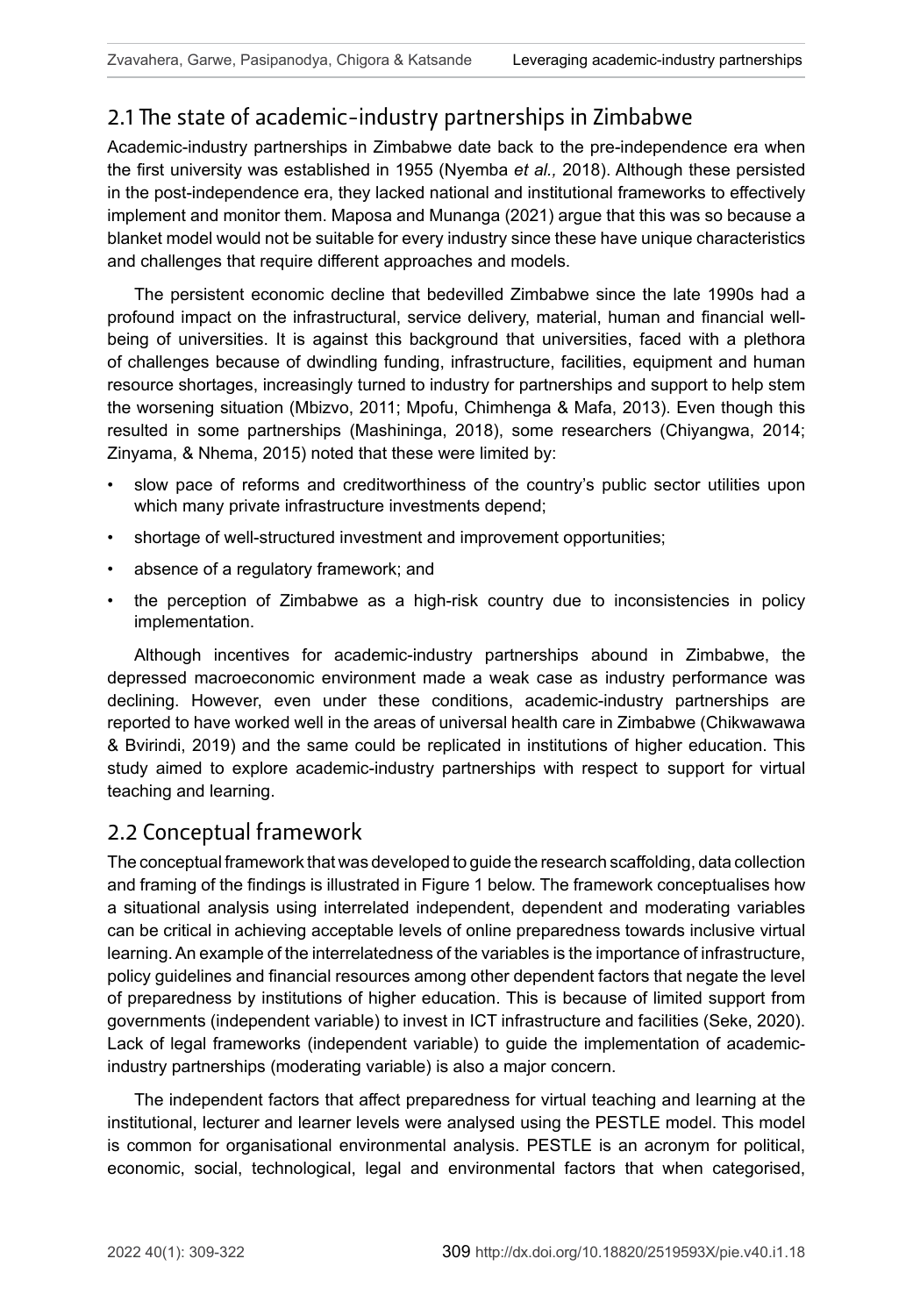understood and analysed, can be used to effectively predict the future performance of an organisation (Ansah *et al.,* 2016, Stoyanova & Harizanova, 2017). The independent variables that influence ICT preparedness, as analysed by the PESTLE technique, are summarised in the following section.

The factors considered under political include peace and stability; government commitment; leadership capability; policies and regulations and processes regarding ICTs; funding support to universities. Economic factors relate to issues of Gross Domestic Product; income levels; economic growth and stability; inflation rates; employment rates; government expenditure; loan repayments; cost of internet; allocation of funds for ICT and education. Social factors include demographics; ICT literacy rates; ICT and mobile penetration rates; culture and beliefs; digital users' behaviours and public trust. The technological factors include the contribution of technology to the quality and quantity of available infrastructure; technology development; internet access; e-learning and ICT applications in education; security and privacy. Legal factors include regulation on cyber security and privacy; legal framework for promoting and supporting virtual learning. Environmental factors refer to policies of government on climate change; eco-friendly technology; pollution and energy efficiency.

The dependent variables refer to the institution, lecturer and learner preparedness and include Infrastructure (hardware and software); policies; strategies; financial resources; digital literacy; staff and learner support; workload; teaching, learning and assessment; research and dissemination.

The moderating variable is academic-industry partnerships that has the potential to improve the level of online preparedness during and post-COVID-19 in institutions of higher education by creating an enabling environment with requisite resources (Alsoud & Harasis, 2021).



**Figure 1:** Conceptual framework on the environmental context of virtual teaching and learning preparedness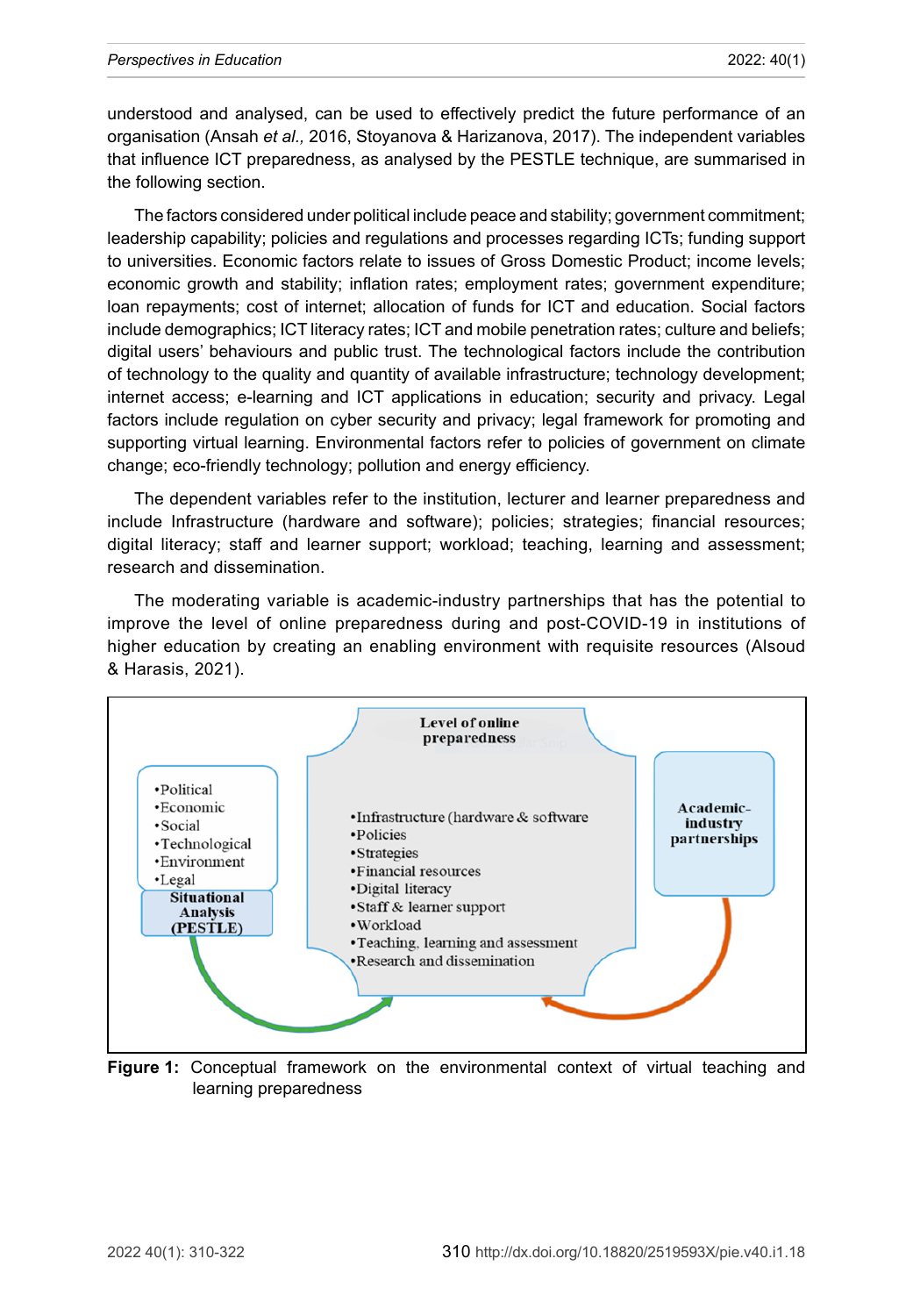# 3. Methodology

A mixed descriptive and exploratory research design was used to collect data from private and public universities in Zimbabwe. Deriving from the conceptual model, and in compliance with COVID-19 lockdown regulations, the study used electronic questionnaires to collect data from a sample of university management and staff. The electronic questionnaire included closed and open-ended questions. The closed questions required participants to select one or more suitable responses from the range provided with an option to insert other unlisted responses into the free-form space provided. For open-ended questions, the participants were required to insert responses into the free-form text boxes provided. Virtual interviews were conducted with industry management, ICT Directors, Registrars and Deans. This study explored the types and extent of cooperation between academic institutions and industry towards inclusive virtual learning in public and private universities during the COVID-19 pandemic.

All 20 registered public and private universities participated in the study. A sample of 5 participants per university was considered adequate for the purposes of the study. ICT Directors, Registrars, Deans, Quality Assurance Directors and academic staff were the main targets due to the importance of their roles in managing partnerships, ICTs and teaching and learning. Email invitations were sent to 100 potential participants providing them with a link (survey URL) to the online questionnaire using Survey Monkey – an online data collection tool. The brief questionnaire required an average of eight minutes to complete. The survey was distributed in May 2021 and was open for three weeks after the initial distribution, during which an email reminder was sent to participants on day 15. Ethical approval to conduct the study was sought from the institution of the principal researcher. In addition, the questionnaire and interviews observed ethical and data protection protocols.

The personalised email invites, the reminders and the provision of a survey URL helped the study achieve a response rate of 61% (61 participants), made up of 50% participants from private universities and another 50% from public universities. The response rate of 61% for online surveys was higher than from similar studies, suggesting the high levels of digital literacy within the higher education sector. The equal distribution of participants from public and private universities enabled the researchers to make a comprehensive analysis of the situation in both categories of universities.

After the data were analysed to understand the emerging industry partners, the required ethical clearance processes were undertaken with the relevant offices before interviews with representatives of the companies were arranged and undertaken. Twenty virtual interviews were undertaken using the Zoom platform and lasted for 20 minutes. Consent was obtained to record the interviews for further transcription and analysis.

# 4. Findings and discussion

The findings were presented in accordance with the conceptual framework developed for the study. The first part sought to understand how the independent (PESTLE) and the dependent variables shaped the extent to which public and private universities were prepared for online teaching and learning during the COVID-19 pandemic. In the second part, an analysis of the moderating variable, academic-industry partnerships to enhance virtual teaching and learning during COVID-19 was undertaken. The last segment of the findings presents the recommendations regarding further areas of academic-industry cooperation during and post-COVID-19.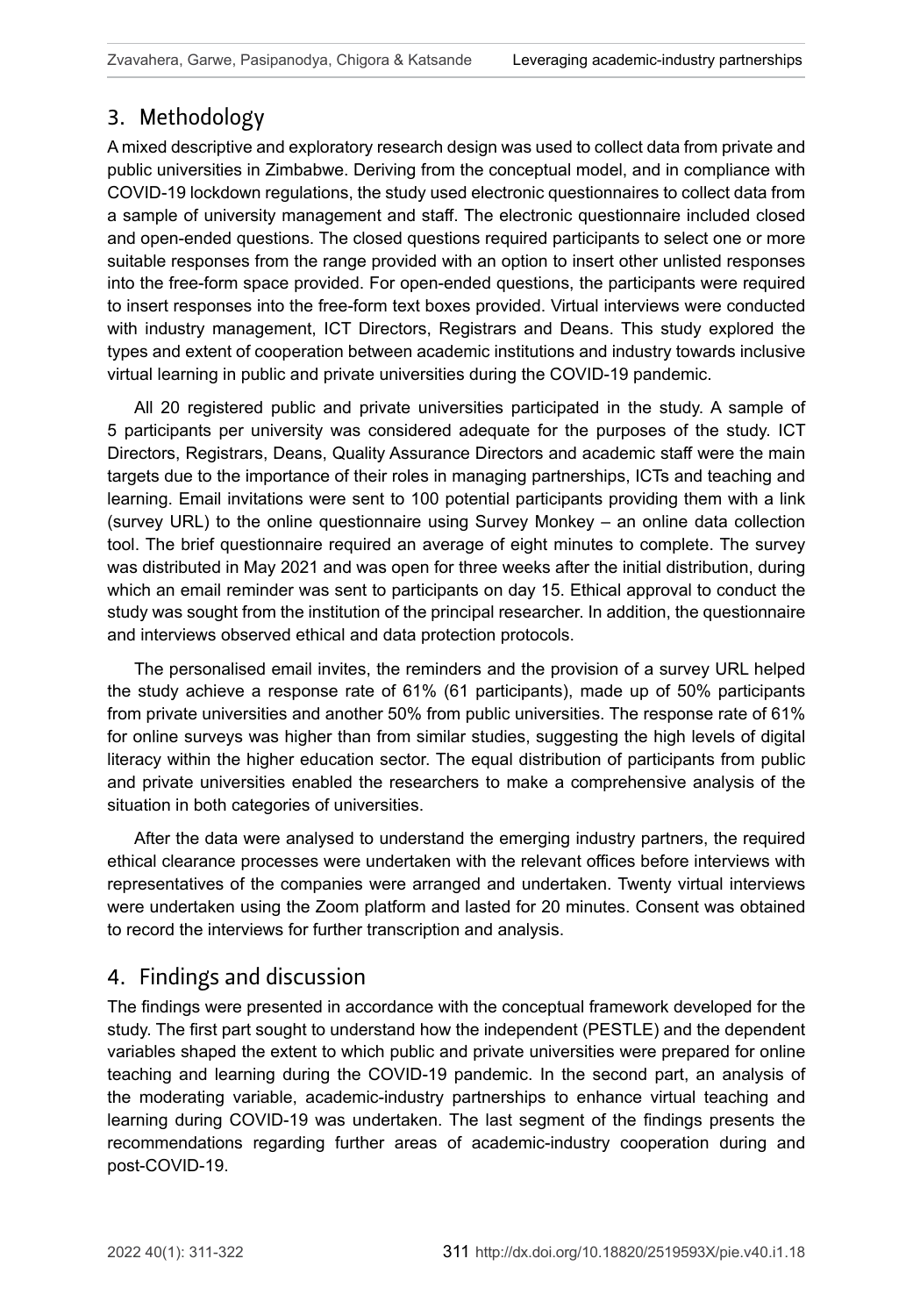# 4.1 PESTLE analysis

The participants provided information on PESTLE when they were completing the questionnaire that the researchers synthesised and analysed.

## 4.1.1 Political

It was noted that the Government of Zimbabwe had in place regulations that permitted online education, thus providing universities with opportunities to go virtual. However, there was a lack of meaningful direct investment by the Government towards ICT infrastructure and according to Bray (1999), this was found to be the case in most African countries.

#### 4.1.2 Socio-economic

The poor performance of the economy made it difficult for institutions, lecturers and learners to get financial assistance for ICT resources from industry and the government. A substantial capital outlay needed to be provided upfront to enable online learning. Universities required ICT infrastructure while lecturers and students needed access to affordable software, broadband internet connections and electronic devices inclusive of laptops, tablets and smartphones. Sustainable transformation and growth of the global economy requires serious investment in human capital (Mpofu *et al.,* 2013).

## 4.1.3 Technological

The key technological challenges to virtual teaching and learning were internet connectivity, power outages and limited internet infrastructure. Associated or dependent technologies are required for e-learning to be effective, examples being hardware, software and broadband internet connections or Wi-Fi. Fortunately, these technologies are increasingly available around the globe to enable the ubiquitous uptake of e-learning.

#### 4.1.5 Legal

The Zimbabwe Council for Higher Education (ZIMCHE), the regulatory body for quality assurance, monitors virtual teaching and learning in all institutions of higher learning. Quality Assurance Directors in universities assist the ZIMCHE on compliance issues.

#### 4.1.6 Environment

The shift to virtual teaching and learning may result in a decrease in the use of paper that could be a great opportunity towards a green environment. However, as highlighted in literature and the findings of this study, it was apparent that the country was far from realising the benefits of a green environment.

## 4.2 Level of preparedness for online learning by institutions

This section presents and discusses issues related to levels of preparedness for online teaching and learning by institutions.

#### 4.2.1 Infrastructure facilities, devices and data

The participants were cognisant that the success of online learning is premised on the availability of requisite ICT and energy infrastructure, facilities, devices and data. They presented a range of challenges faced by their universities in that respect. Figure 2 illustrates the challenges being faced by public and private universities in implementing virtual teaching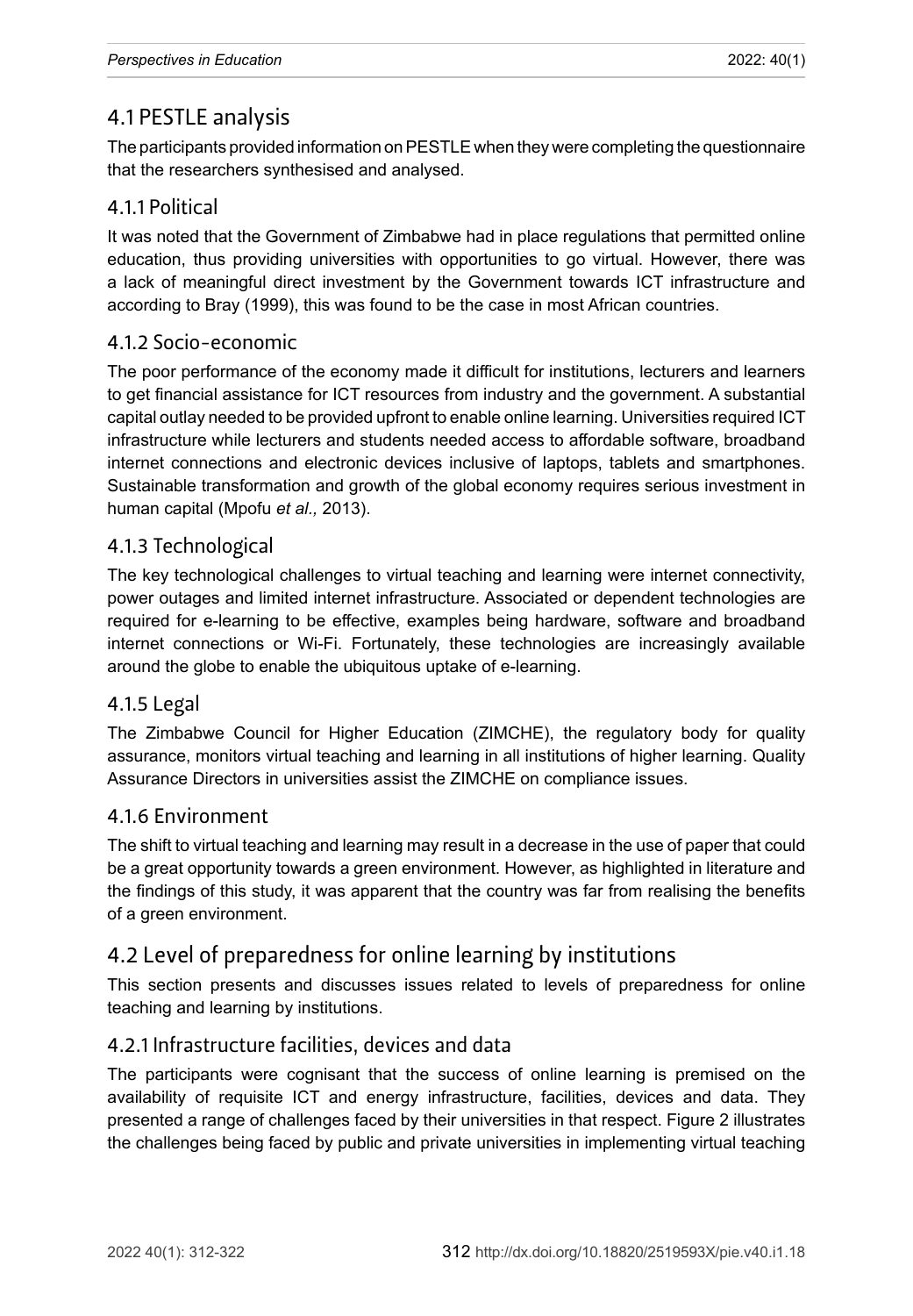and learning in Zimbabwe. The challenges included internet connectivity and devices (73.9%); infrastructure and bandwidth (65.2%); high cost of data and power outages (56.5%).



**Figure 2:** COVID-19 related challenges faced by universities in Zimbabwe

Only the few university staff and students who stayed on university campuses were able to utilise university facilities and the rest who had to stay home during lockdown struggled to get the requisite devices, connectivity and data. Virtual interviews with deans revealed that the cost of data bundles was an impediment for students and academic staff. It was noted that very few universities were able to support their staff and students in this regard. These findings concur with the findings by Zvavahera and Masimba (2019) who reported that most Zimbabwean universities lacked basic ICT infrastructure and facilities, and this affected the quality of their delivery. This finding can be generalised beyond Zimbabwe since Nakweya (2021) found that more than 82% of African students did not have access to internet in sub-Saharan Africa.

The disciplines that were mostly affected are shown in Figure 3. Commerce/business was the most affected discipline (69.9%), followed by information technology (60.9%), science and engineering (47.8%), education (43.5%), life sciences (30.3%) and arts, humanities and social sciences (26.1%). Even though commerce/business was the most affected discipline, it was clear that every discipline had its share of challenges. The reason commerce and information technology ranked highly could be explained by the fact that every university was offering degree programmes in these disciplines with fewer universities offering sciences/engineering and health sciences.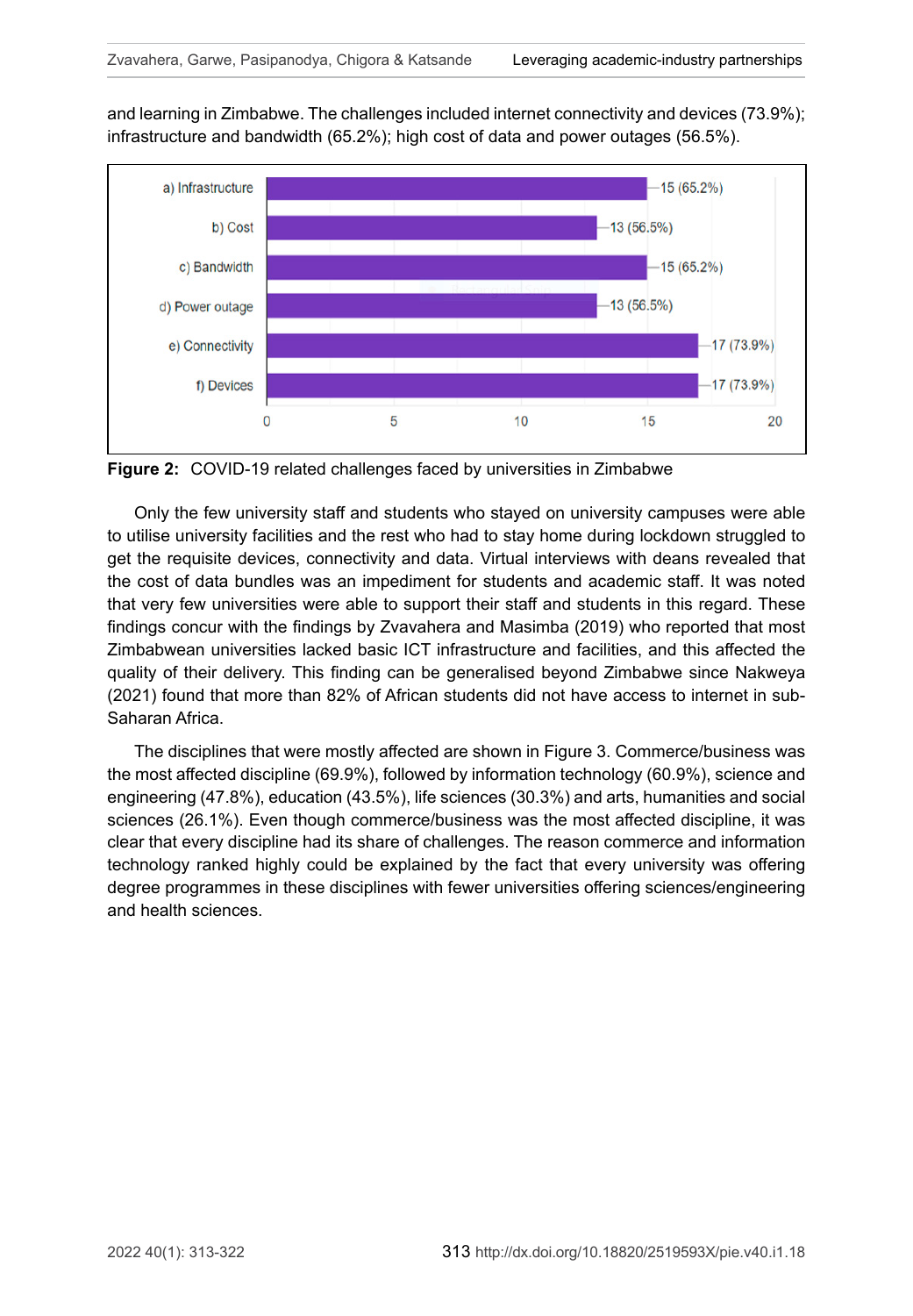

**Figure 3:** Disciplines worst affected by the pandemic

## 4.2.2 Teaching, learning and examination

Virtual interviews with ICT Directors, Registrars and Deans revealed that academics and students who preferred face-to-face interaction were not ready for a shift from the traditional approach to the virtual which they viewed as more detached andragogical teaching and learning. It was further highlighted that students and staff struggled to strike a balance between home and work responsibilities in a depressed economy characterised by power outages and high costs of goods and services. Virtual interviews with Deans revealed that the online approach increased workload for staff and students, through lecture preparations as well as continuous student assessments. It was noted that failure to access the physical library, meant students and staff had to spend most of their time glued to their computers leading to increased costs of data that was already out of reach for students and staff. One ICT Director had this to say: *"Students and staff are facing challenges in navigating the e-resources since it is first experience for some of them and they lack the skill and expertise to navigate the information super highway".* 

From the electronic questionnaire responses, it was noted that academics had to followup on students who could not utilise e-learning platforms, further increasing their workload by delivering lectures in multiple forms to foster an equitable learning environment. Teaching staff also needed to pre-record lectures and this doubled their work, since the same had to be delivered to students synchronously with some resorting to acquiring their own recording hardware and software as the universities did not have a budget for these requirements. This included the time that was spent assisting students on various online platforms such as chat forums, WhatsApp groups, video conferencing and emails. A lack of supportive environments of working from home was also highlighted, since there was no proper office setup leading to disruptions. In view of these dynamics, different ways and modes had to be devised to support student queries. With reference to the conceptual framework, social life of staff could be negatively affected as they would end up having less time with their families and friends.

One of the challenging areas of virtual teaching and learning related to student term evaluation in the form of final examinations. Only 20% of the universities indicated that exams were conducted online whilst 80% indicated that their institutions conducted examinations physically. Virtual interviews with Deans further revealed that for examinations that were conducted physically, social distancing was observed in line with the World Health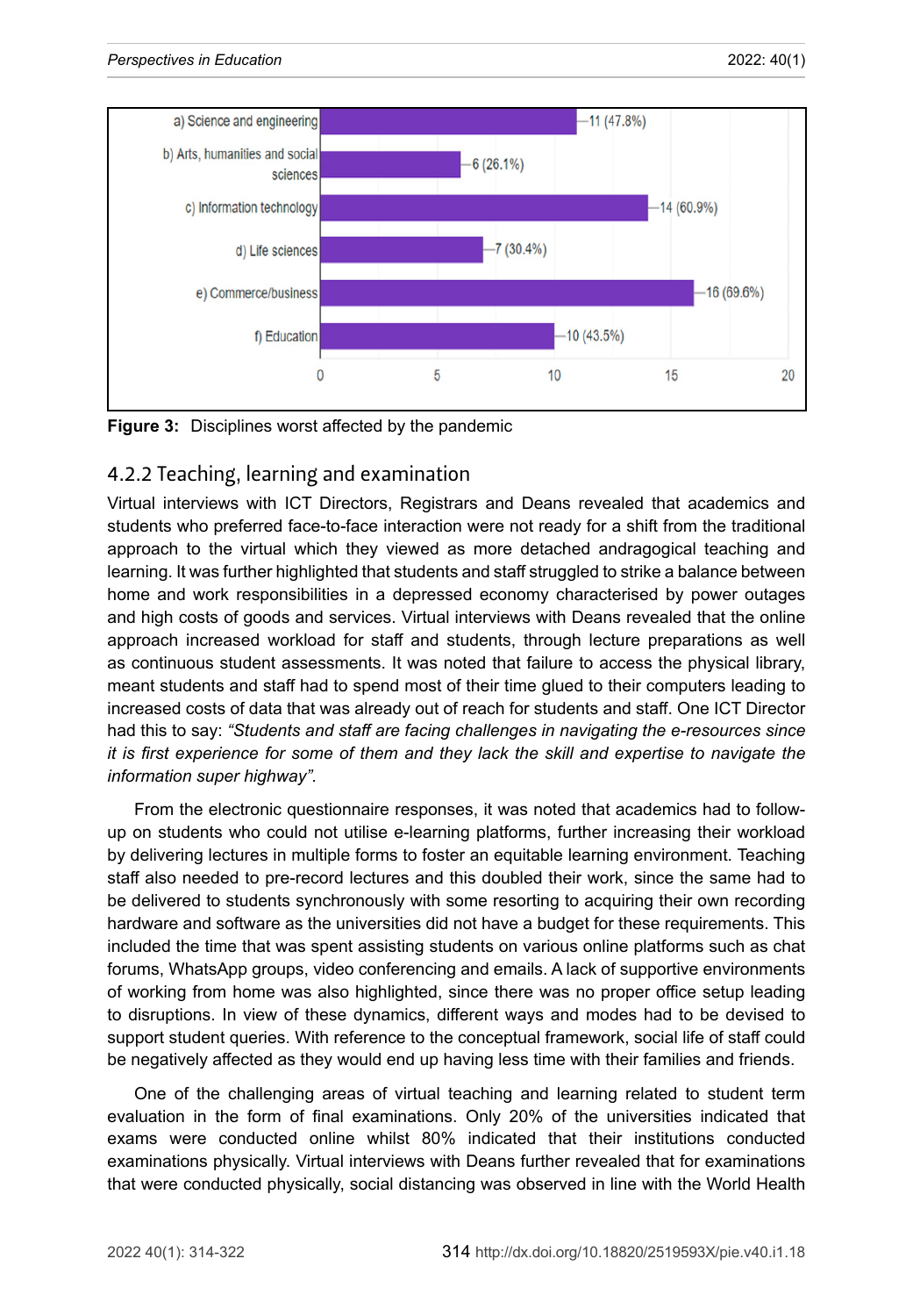Organization guidelines and protocols for gatherings, including the distribution of personal protective equipment (PPEs) for staff and students. For those who indicated that exams were administered online, students had to provide their own data and academics were supported with data by their institutions. In some universities, it was reported that only ICT related exams were administered online. Zoom interviews with internet service providers (ISPs) revealed that they were facing viability challenges because of the poor performance of the economy that was further worsened by the COVID-19 pandemic, where businesses were required to follow strict COVID-19 protocols. The same challenges were confirmed by [Kigotho](https://www.universityworldnews.com/fullsearch.php?mode=search&writer=Wachira+Kigotho) (2021) who noted that lack of support by governments and industry across most parts of world was affecting online learning initiatives.

The fact that 80% of the participants indicated that their institutions conducted exams physically, showed lack of preparedness thereby compromising on the quality of education and human capital development which is critical for the development of the global economy. Twenty per cent (20%) of the respondents that were able to conduct examinations online reported that they were supported by industry which invested heavily in ICTs to make virtual teaching, learning and assessment a reality. It has become apparent that the pandemic has resulted in most universities being stressed since they lack capacity to transition to virtual teaching and learning as policies and contingency plans were not drafted and executed to address the key issues within universities from the onset of the pandemic in March 2020 to the present. Alsoud and Harasis (2021) concur with the findings of this study that policies and legal frameworks are critical for sustainable academic-industry partnerships. What has become apparent is that the new normal of doing business virtually will continue as digitisation of economies and governments has taken centre stage (Seke, 2020).

Responses obtained through electronic questionnaires revealed that students were expected to undertake industrial attachment also known as an internship or work-related learning during their course of study. It was noted that the strict COVID-19 containment measures including total shutdown for those not engaged in essential services reduced attachment opportunities for students. Another challenge could be that most businesses had introduced remote working thereby compromising on the most needed practical experience by student interns. Internship is by nature dependent on interns' ability to work shadowing the experts who were now working from home. Students could be forced to defer their studies because they are unable to fulfil this requirement. In this regard, industry could assist by creating environments where student interns could work from home under close supervision. Developing work-related simulations for interns could assist them being attached remotely. This can be made possible through assistance from industry supporting virtual teaching and learning in institutions of higher learning. Since the pandemic is a global concern, almost every country and organisation has been affected.

#### 4.2.3 Research and dissemination

There was consensus from the participants that data collection for research purposes was limited because of the inability to travel due to lockdown restrictions. They further indicated that they were now relying on secondary data collection through desktop research. Virtual interviews with Deans revealed that even though online research was cheaper, limited availability and access to internet due to the high cost of data and power outages was compounding the problem. It was noted that observation could not be substituted where it was required, and non-verbal cues could be impossible to deduce with poor video and poor internet connectivity.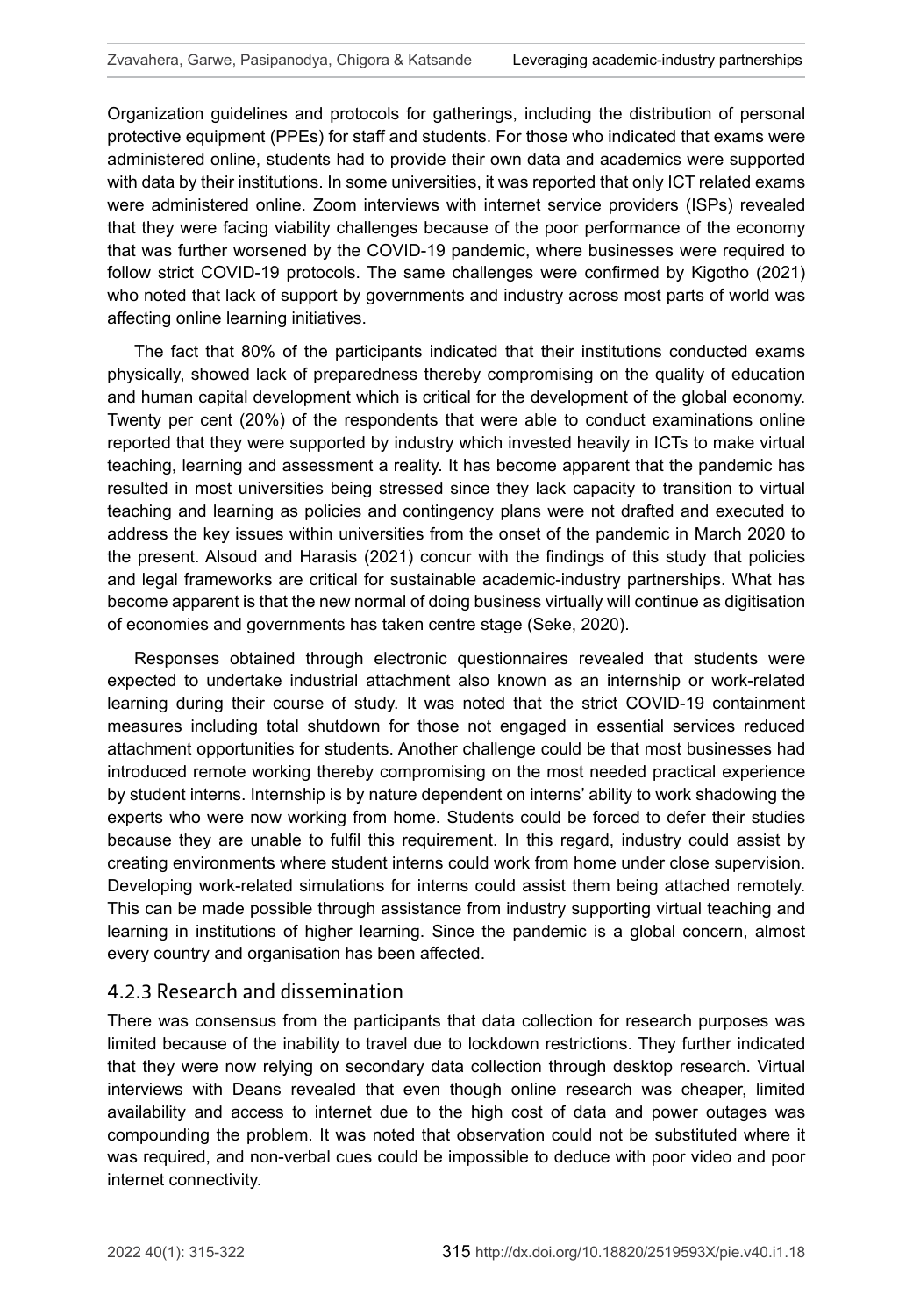#### *Perspectives in Education* 2022: 40(1)

All the respondents concurred that the prevalent forms of primary data collection were being performed via virtual platforms mostly using online interviews and surveys. Academics noted that online research could not fully work in all areas of study and examples given were in health sciences and engineering, unless good simulations were developed and provided. Even though research was now being conducted virtually, the cost of data was found to be out of reach for students and staff.

A finding from the electronic questionnaires revealed that even though COVID-19 had a negative influence on physical research initiatives, online engagements continued. It was further noted that even though face-to-face interactions remained important, this could not be the best option because of COVID-19 restrictions. Local, regional and international travel restrictions weighed in on face-to-face interactions. However, virtual engagements were appreciated by universities because of their cost-effectiveness. The pandemic created opportunities for everyone since all staff could attend conferences and seminars in the comfort of their homes. There was consensus among the participants that stable and affordable internet as well as uninterrupted electricity supply were prerequisites for realising quality virtual education in the face of the COVID-19 pandemic and into the future. One of the Deans had this to say: "*Industry should support the new normal as a way of corporate social responsibility (CSR). Our institutions do not have the capacity to be fully online".*

All the participants concurred through online responses that research grants in most areas from cooperating industry partners had dwindled since the beginning of the COVID-19 pandemic except those targeting the containment of the pandemic. Virtual interviews with Deans revealed that the implementation of the existing grants was being affected by lockdown restrictions since some of them were administered in the field which was inaccessible due to travel restrictions and bans. Some of the academics indicated that they had not received grants during this period mainly because there was a huge shift to encourage virtualisation of most research-based events including conferences and respondent interactions.

It was noted that producing effective simulations was expensive and industry support could be more helpful. One ICT Director had this to say: "We *encourage Industry and universities to develop simulations that can replace physical presentations, systems and processes".* This could be an opportunity for industry and academia to forge strong research partnerships to solve current and future challenges associated with pandemics. In view of the challenges highlighted, it is critical for universities to engage industry to invest and support in the areas of ICTs and power generation since electricity and ICTs were viewed as the key drivers to virtual teaching and learning. Even though there was evidence that some organisations were assisting universities with free and subsidised data, the level of support was not adequate considering the obtaining environment that had seen an exponential growth in the demand for the internet and internet-based services. Support from industry and the government towards financial and infrastructural investment in modern technologies such as virtual reality simulators or studios that allow for a realistic life experience could go a long way in addressing most of the issues raised in this study.

## 4.3 Academic-industry partnerships

On the level of collaborations and partnerships, 56% of the respondents indicated that there was a shift towards online engagements because of COVID-19. Eighteen per cent (18%) of the respondents indicated that there was no change in the way collaborations were being handled, whilst 14% indicated that collaborations had declined because of COVID-19. Finally,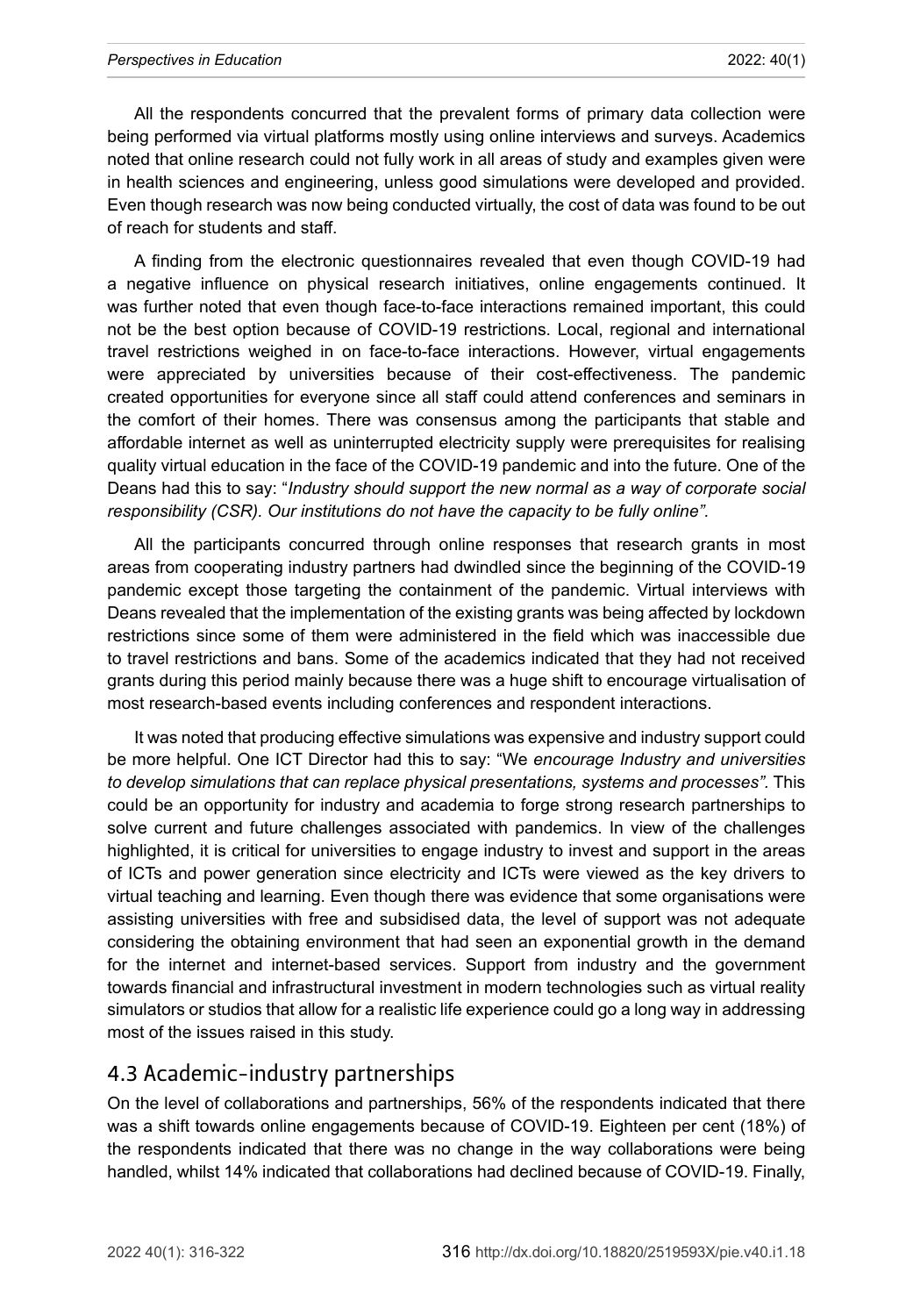12% of the respondents indicated that they were not sure of what was happening since they were not involved in any form of collaborations or partnerships and this category of respondents could have been non-teaching staff.

Twenty-seven per cent (27%) of the respondents indicated that they had received support from internet service providers such as TelOne and Econet. It was revealed that initiatives such as the buy a device scheme, computer purchase schemes and computer lab time were also made available even before the onset of the pandemic. This was in addition to the ongoing Presidential Computer Scheme, which is a government initiative towards computerising universities and schools around the country. Some ICT Directors pointed out that internet services from TelOne and Econet enabled institutions to assist their students with affordable data bundles. In some cases, students were made to pay for subsidised bulk data bundles together with their tuition fees. One per cent (1%) of the participants indicated that internet grants were made available to students whilst 17% indicated that students and lecturers were using WhatsApp since it was regarded as the cheapest social platform for sharing information. Fifty-five per cent (55%) of the participants indicated that students were not getting any form of support and if they did, they were not aware of such support.

The Government of Zimbabwe, through the Ministry of Higher and Tertiary Education, Science and Technology Development (MHTESTD), facilitated academic-industry partnerships with a leading pan-African telecoms group, Liquid Telecom to establish free Wi-Fi delivered across its high-speed fibre network. This initiative, aimed at assisting students to bridge the digital divide, was part of Liquid Telecom's CSR. The initiative established free Wi-Fi zones, named Edu-Zones, in areas where students congregate, for example dining halls, student residences, study areas and sports fields. It was noted that Edu-Zones were established at 10 state universities and one private university (Nyemba *et al.,* 2021). However, negotiations to expand infrastructure and facilities in all universities were ongoing as was reported by the participant interviewed from Liquid Telecom who indicated,

*Our Company, the largest ISP in Zimbabwe, established Edu-Zones as a long-term initiative to connect universities and other education institutions so that they could save money on internet data costs. The initiative had so far benefitted staff and students from 48 education institutions in Zimbabwe. These institutions benefited from high speed, reliable internet connectivity resulting in better grades and future career opportunities.*

Although Edu-Zones were seemingly a Liquid Telecom's CSR initiative, participants at universities indicated that in return, the beneficiaries of the initiative (i.e. the institutions) were supposed to purchase data from the organisation resulting in a win-win relationship. The Edu-Zone initiative exemplifies how academic-industry partnerships can help develop virtual teaching and learning in universities and to spur Africa's Fourth Industrial Revolution (Boye & Mannan, 2014). However, because of the lockdown and work from home arrangements, and other COVID-19 regulations, this initiative was only able to help the few students who remained on campus.

Virtual interviews with Registrars and ICT Directors also revealed that the Zimbabwe Research and Education Network's (ZIMREN) efforts to provide universities with cheap data were to be realised in August 2021. To this effect, the Post and Telecommunications Regulatory Authority (POTRAZ) had given ZIMREN a free license to enable the joint provision of internet connectivity and distribution. POTRAZ had also assigned the three ISPs in Zimbabwe (TelOne, Econet, and Telecel) with free frequencies during the COVID-19 pandemic to increase their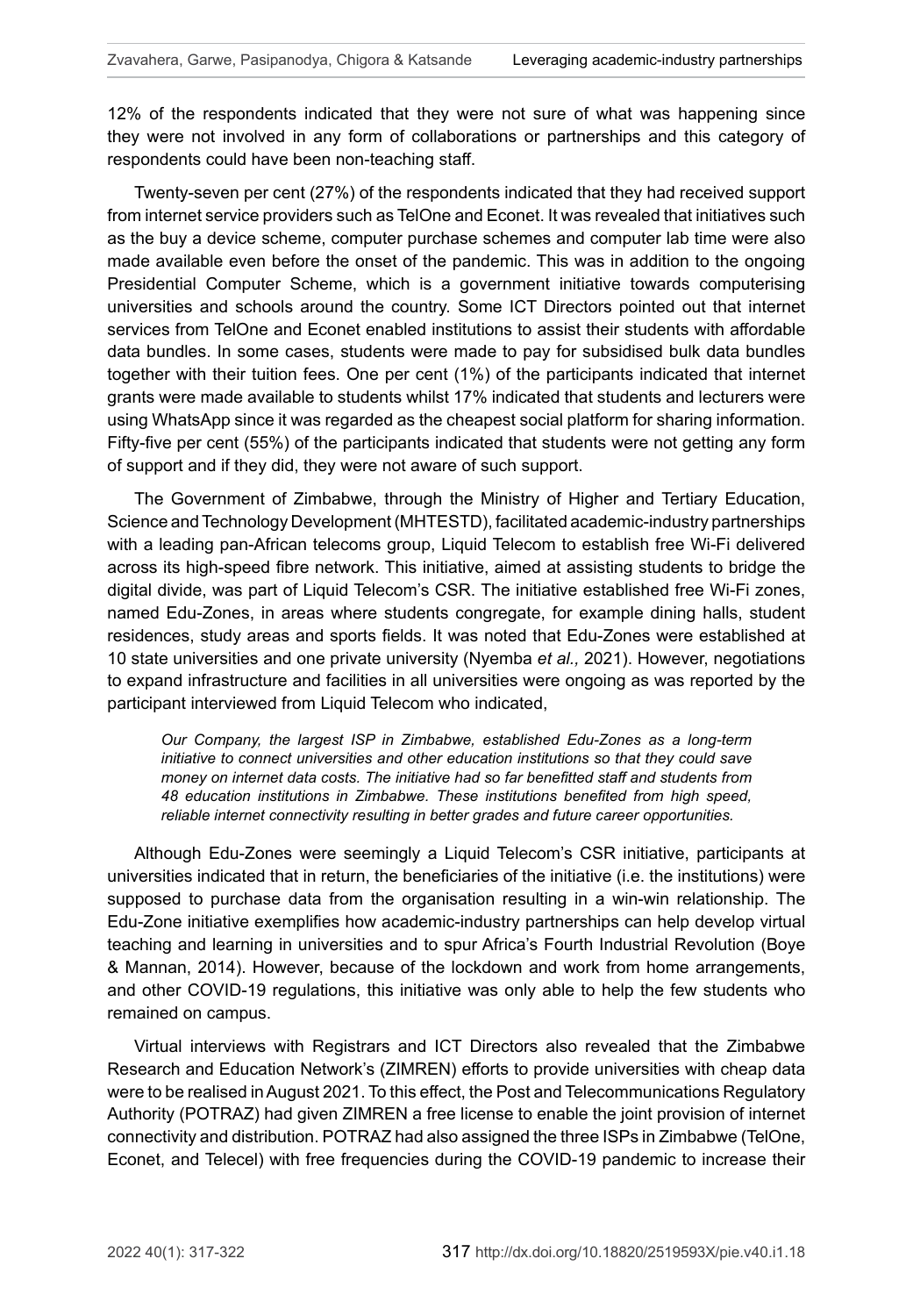capacity to provide data to higher education institutions. Given that ZIMREN lacked network infrastructure to act as an internet service provider and supply bandwidth to universities, it had planned to do this through consolidated bandwidth supply from TelOne which currently supplies 75% of the universities' bandwidth. ZIMREN undertook the requisite tender processes on behalf of all the universities to the Procurement Regulatory Authority of Zimbabwe. Such noble initiatives have the capacity to improve the levels of preparedness for online learning in institutions of higher learning across the globe (Rasiah & Chandran, 2009).

As far back as 2014, the Zimbabwe Universities Vice Chancellors Association (ZUVCA), a consortium of universities in Zimbabwe, in partnership with UbuntuNet Alliance had established ZIMREN, a National Research Network (NREN), to provide cheap data particularly for research purposes (Chisita & Rusero, 2016). ZIMREN was to utilise its collective bargaining power to lobby for and coordinate the development of national network infrastructures and to negotiate improved and cheaper bandwidth. ZIMREN would achieve this through facilitating inter-institutional connectivity in partnership with UbuntuNet Alliance, the regional research education network (RREN) in Eastern and Southern Africa (Chisita & Rusero, 2016). These initiatives by industry in Zimbabwe can be replicated in other countries that have similar challenges.

Virtual interviews with state universities Registrars revealed that the government provided grants to public universities to manufacture sanitisers, masks and other personal protective equipment (PPEs). The universities collaborated with relevant ministries to roll out the production and distribution of sanitisers. A Registrar from a private university revealed that the General Board of Higher Education in the United States of America financially supported their institution to conduct research on Zumbane (Lippia javanica) and produced "cough drop sweets" that are perceived to suppress COVID-19 induced coughing. The same board also supported students and staff with data bundles in the first wave of the pandemic. Funding to capacitate staff and staff with online teaching and learning skills was also made available.

It was encouraging to note that universities were receiving some form of support even though it was inadequate considering the number of students and staff who needed this form of assistance. In light of this glaring exposure, targeted investment towards ICT infrastructure and facilities in universities could assist. It was sad to note that some members of staff were conducting teaching and learning business using the WhatsApp platform which in its current form, cannot be an effective method of teaching and learning as it does not offer a 360° platform for teaching and learning and is inadequate for courses where demonstrations and pragmatism take centre stage.

In view of the findings, people with networking and managerial skills necessary to attract industry partners could only broker sustainable academic-industry partnerships. Furthermore, interest and commitment leading to the partnership by industry is critical as was also reported in the contexts of Japan, the United Kingdom and the United States of America by Rahm, Kirkland and Bozeman (2013). As reported in this study and other contexts as well, it is clear that policy makers who stimulate academic-industry partnerships, promote global economic growth (Dill & Van Vught, 2010).

#### 5. Recommendations

Attending to issues in the conceptual framework, (Figure 1) could assist in addressing most of the concerns raised in this study. The conceptual framework together with the findings of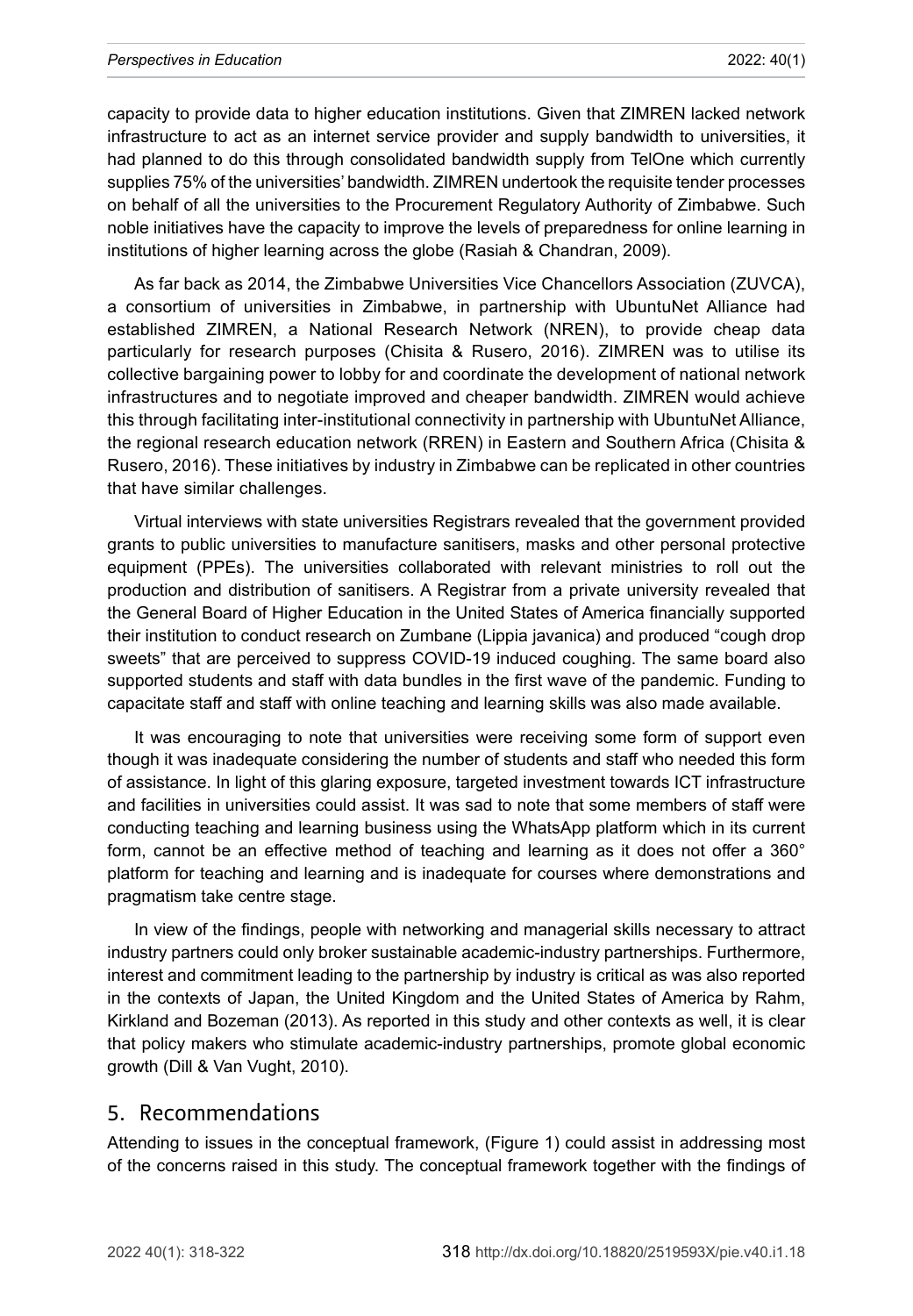this study can be applied beyond Zimbabwe through inference. The study noted that a lack of ICT infrastructure and facilities, the high cost of data, devices and power outages were the major impediments in efforts aimed towards the adoption of virtual learning and teaching in Zimbabwean universities. The lack of prerequisite infrastructure and facilities show the extent to which institutions were ill-prepared for virtual teaching and learning. Industry-academic partnerships should strongly consider investing in ICT infrastructure and facilities across the country so that even those in rural areas can benefit. A lack of internet connectivity could lead to unequal access to education affecting those who come from poor backgrounds and rural areas. This was noted to be a challenge not peculiar to Zimbabwe. Availability of uninterrupted internet will also allow students to have examinations and other learning related activities virtually. Academic-industry partnerships should make cheaper internet and data available so that students and staff can connect from anywhere across the globe. Industry, with support from the government, should come up with subsidised computer schemes for students and university staff so that virtual teaching and learning becomes a reality in the prevailing COVID-19 environment.

Even though there were ongoing industry-university partnerships in the areas of ICT and facilities development, the level of participation by industry was lower than expected considering the urgency to fully embrace virtual teaching and learning because of COVID-19. In the spirit of making virtual learning a reality across the globe, governments and industry should also consider supporting partnerships similar to those proposed by ZIMREN and ZUVCA so that universities and other educational institutions and students are provided with subsidised data. Industry should complement the already ongoing computerisation programme by the government by providing cheaper devices to staff and students so that equal access to quality education is achieved in the obtaining environment. Finally, there is also a need to capacitate students and staff with computer skills to allow a quick transition to virtual teaching and learning.

Apart from the above recommendations, industry should complement government's efforts by generating electricity. The intervention by industry in power generation will go a long way in alleviating power cuts that have since become a perennial problem affecting the smooth running of universities and industry. Developing ICT infrastructure and facilities with no backing of power will not assist universities in achieving the desired outcomes. There is also a need for the government to establish a supportive legal framework to operationalise the existing partnerships. Industry needs to invest in research so that new initiatives and innovations become a reality. Connecting student interns to industry through simulations could also go a long way in assisting interns who are finding it difficult to get attachment because of COVID-19.

#### 6. Conclusions

The study noted that the critical analysis and application of PESTLE is vital for fostering strong academic-industry partnerships in addressing most of the issues raised in this study. Most of the students and staff were finding it difficult to cope with the new normal of virtual teaching and learning due to a lack of capacity and preparedness by their institutions. This was a result of a lack of support from industry and the government. Working from home was difficult for some, as they could not balance work with family demands leading to emotional challenges. Students were concerned about access to networks, intermittent power cuts and the high cost of data. The little support by industry was attributed to the poor performance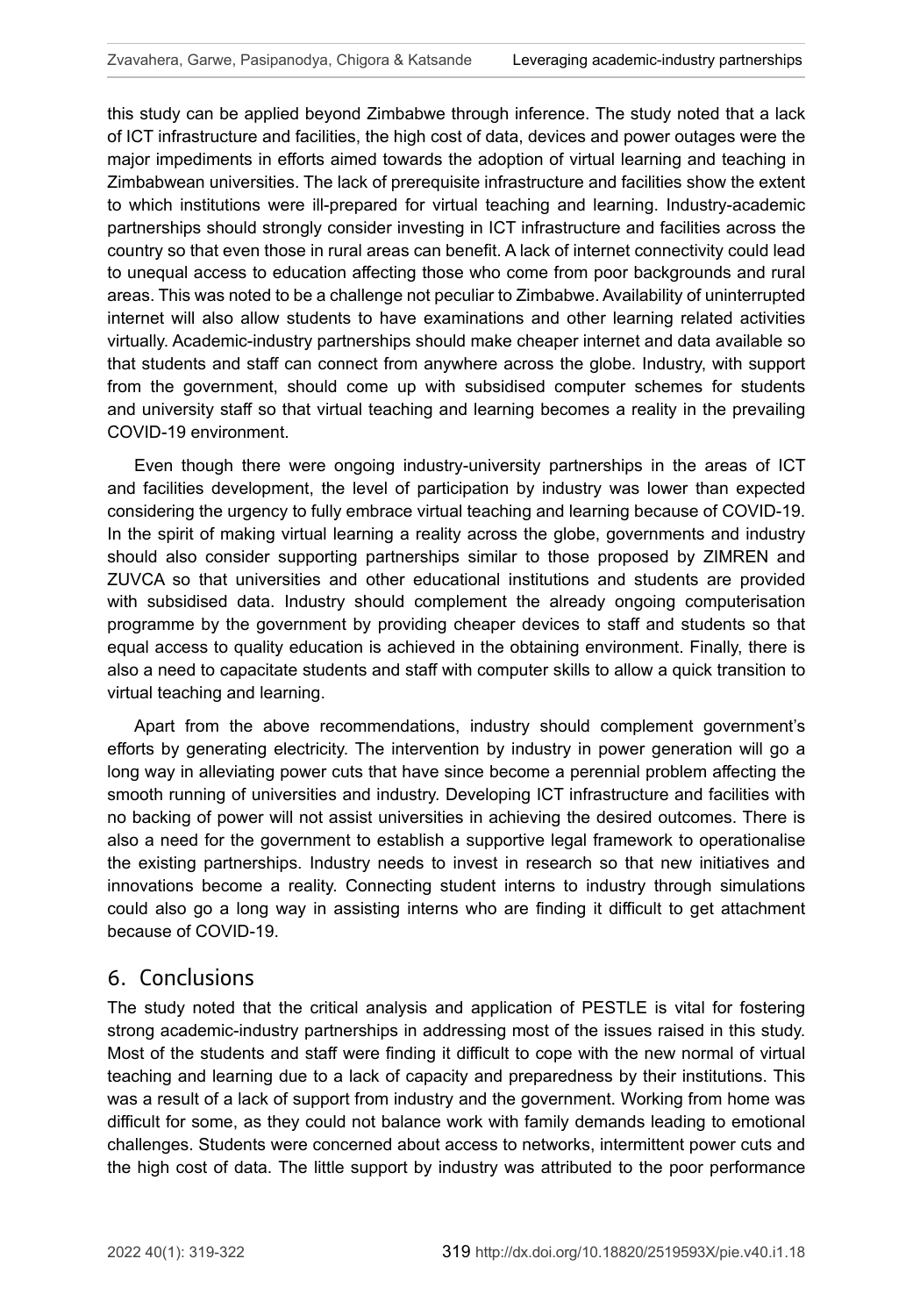of the economy, which was further compounded by COVID-19 restrictions on the operations of industry. However, it can be concluded that equipped with supportive brokers or agency, industry-academic partnerships have the capacity to improve the state of ICT infrastructure and facilities in universities towards virtual learning. A shared vision by all key stakeholders could go a long way in uplifting ICT standards in Zimbabwean universities and beyond thereby creating a learning community that exists virtually with shared resources, access to materials and near real life virtualised environments that foster equitable, accessible and affordable education even beyond COVID-19.

The study contributed to knowledge on leveraging academic-industry partnerships to enhance the quality of virtual teaching and learning during and post-COVID-19. The existing literature on this topic is based mostly on perspectives from academics and excludes the perspectives from industry, as was the case in this study. Future research should further focus on including the perspectives of informants from those organisations that do not have existing partnerships with universities in order to capture their views on academic- industry partnerships.

#### References

Ansah, R.H., Sorooshian, S., Mustafa, S.B., & Duvvuru, G. 2020. The effect of PESTLE factors on E-government adoption in Jordan: A conceptual model. *International Journal of Engineering Trends and Technology:* 19-23*.*<https://doi.org/10.14445/22315381/CATI3P203>

Alsoud, A.R. & Harasis, A.A. 2021.The impact of COVID-19 pandemic on student's e-learning experience in Jordan. *Journal of Applied Electronic Commerce Research,* 16: 1404-1414. <https://doi.org/10.3390/jtaer16050079>

Awasthy, R., Flint, S., Sankarnarayana, R. & Jones, R.L. 2019. A framework to improve university–industry collaboration. *Journal of Industry-University Collaboration* 2(1): 49-62. <https://doi.org/10.1108/JIUC-09-2019-0016>

Boye, E. & Mannan, M.A. 2014. *Bangladesh: Public-private partnership in higher education.* Mandaluyong, Philippines: Asian Development Bank.

Bray, M. 1999. *The private costs of public schooling: Household and community financing of primary education in Cambodia.* Paris: UNESCO.

Chanyagorn, P. & Kungwannarongkun, B. 2011. ICT readiness assessment model for public and private organizations in developing country. *International Journal of Information and Education Technology*, 1(2): 99-106. <https://doi.org/10.7763/IJIET.2011.V1.17>

Chikwawawa, C. & Bvirindi, J. 2019. Exploring the feasibility of public private partnerships in the healthcare sector in Zimbabwe. *International Journal of Scientific and Research Publications*, 9(11): 4-15. <https://doi.org/10.29322/IJSRP.9.11.2019.p9503>

Chisita, C.T. & Rusero, A.M. 2016. Towards parabiotic partnerships for access and discovery: Leveraging access to e-content within the framework of library consortia in Zimbabwe. *Proceedings and Report of the 9th UbuntuNet Alliance Annual Conference*, 35-44.

Chitanana, L. 2012. Bandwidth management in universities in Zimbabwe: towards a responsible user base through effective policy implementation. *International Journal of Education and Development using Information and Communication Technology,* 8(2): 62-76.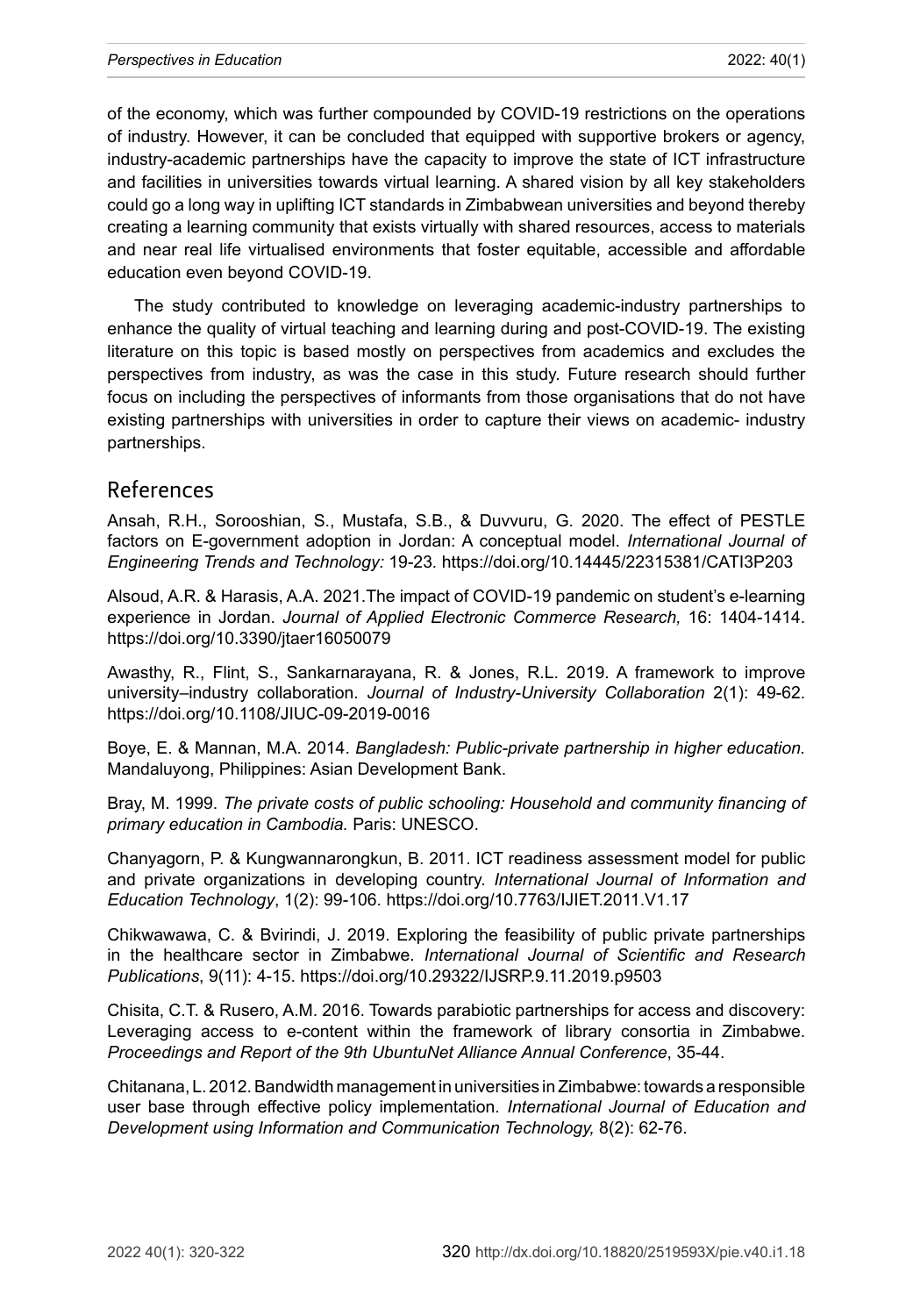Chiyangwa, B. 2014. A critical analysis into the success of public private partnerships towards economic development of Zimbabwe from 2009 to 2013. Unpublished PhD thesis. Harare: University of Zimbabwe.

Darko-Adjei, N. 2019. The use and effect of smartphones in students' learning activities: Evidence from the University of Ghana, Legon. *Library Philosophy and Practice:* 2851.

Dill, D. & Vught, F. 2010. *National innovation and the academic research enterprise*. Baltimore, MD: John Hopkins University Press.

Egoeze, F., Akman, S.M.I. & Colomo-Palacios, R. 2014. An evaluation of ICT infrastructure and application in Nigeria universities. *Acta Polytechnica Hungarica,* 11(9): 115-129*.*

Guimon, J. 2013. Promoting university-industry collaboration in developing countries. *The Innovation Policy Platform:* 1-11*.* <https://doi.org/10.13140/RG.2.1.5176.8488>

Jachna, T. 2021. The affordances of digital technologies in public space. In T. Jachna (Ed.). *Wiring the streets, surfing the square: producing public space in the mediated city*  (pp. 111-127). Cham: Springer. [https://doi.org/10.1007/978-3-030-66672-9\\_7](https://doi.org/10.1007/978-3-030-66672-9_7)

[Kigotho](https://www.universityworldnews.com/fullsearch.php?mode=search&writer=Wachira+Kigotho), W. 2021. Partnership aims to support universities with e-learning. *University World News:* online.

Lee, J.J. & Lundemo, O.A. 2021. Why sustainability is not enough in international education. *University World News:* online.

Livingstone, S., Haddon, L., Görzig, A. & Ólafsson, K. 2011. *Risks and safety on the internet: the perspective of European children. Full findings*. LSE, London: EU Kids Online.

Maposa, L. & Munanga, Y. 2021. Public-private partnerships development finance model in Zimbabwe infrastructure projects. *Open Access Library Journal*, 8: 1-24. https://doi: [10.4236/](https://doi.org/10.4236/oalib.1104211) [oalib.1104211](https://doi.org/10.4236/oalib.1104211)

[Mashininga,](https://www.universityworldnews.com/fullsearch.php?mode=search&writer=Kudzai+Mashininga) K. 2018. Chinese partnership to boost HE infrastructure. *University World News*: online.

Mbizvo, W. 2011. *Annual report 2011*. Zimbabwe: Harare Institute of Technology.

Mgaiwa, S.M. & Poncian, J. 2016. Public–private partnership in higher education provision in Tanzania: implications for access to and quality of education. *Bandung Journal of Global South*, 3: article 6. <https://doi.org/10.1186/s40728-016-0036-z>

Mishra, R.K. & Krishna, P.S.J. 2014. Public-private partnerships (PPPs) in higher education: Encircling the global education sector. *Higher Education Review:* online*.*

Mpofu J., Chimhenga S. & Mafa O. 2013. Funding higher education in Zimbabwe: Experience, challenges and opportunities of the cadetship scheme. In D. Teferra (Ed.). *Funding higher education in sub-Saharan Africa* (pp. 327-350)*.* London: Palgrave Macmillan. [https://doi.](https://doi.org/10.1057/9781137345783_13) [org/10.1057/9781137345783\\_13](https://doi.org/10.1057/9781137345783_13)

[Nakweya,](https://www.universityworldnews.com/fullsearch.php?mode=search&writer=Gilbert+Nakweya) G. 2021. E- Learning is getting stuck in the digital divide. *University World News*: online.

Nyemba, W.R., Mbohwa, C. & Carter K.F. 2021. *Bridging the academia industry divide: Innovation and industrialisation perspective using systems. thinking research in sub-Saharan Africa*. Cham: Springer.<https://doi.org/10.1007/978-3-030-70493-3>